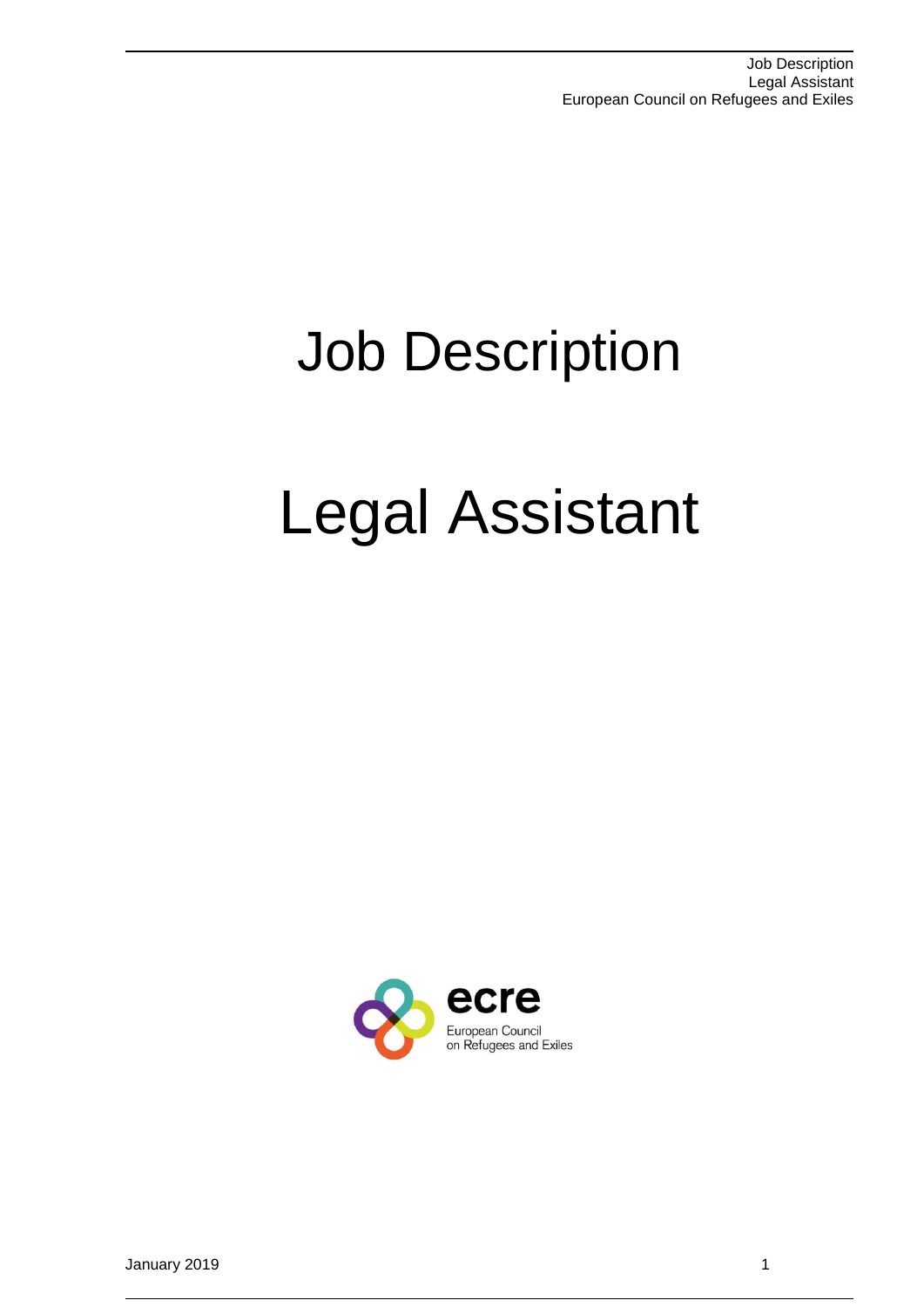# **JOB TITLE AND LINE MANAGEMENT**

Legal Assistant – Legal Support and Litigation Team.

Reports to the Head of Legal Support and Litigation.

# **BACKGROUND INFORMATION**

The European Council on Refugees and Exiles (ECRE) is a pan-European alliance of nearly 100 NGOs protecting and advancing the rights of refugees, asylum seekers and displaced persons. Our mission is to promote the establishment of fair and humane European asylum policies and practices in accordance with international human rights law.

ECRE is a reference for asylum law professionals across Europe, and coordinates the ELENA network together with national coordinators in 37 European countries. Our legal support and litigation activities are closely connected to the ELENA work and the EDAL database.

# **DURATION**

6 months: April – September 2019

# **LOCATION**

Brussels, Belgium

# **JOB PURPOSE**

To assist ECRE's Legal Support and Litigation Team with the tasks related to the ELENA network including managing the ELENA Weekly Legal Update; organising legal training; contributing to EDAL database and legal research concerning international protection.

# **TERMS AND CONDITIONS**

1. Paid internship for 6 months (brutto 900 EUR) (Belgian Contract – "Contrat belge d'immersion professionelle").

2. The Legal Assistant will be entitled to 26 days of leave per calendar year.

#### **KEY RESPONSIBILITIES**

- 1. *ELENA network*
	- Managing the ELENA Weekly Legal Update and ensuring its visibility;
	- Administrative tasks related to the management of the online ELENA forum;
	- Responding to legal queries facilitated by ECRE/ELENA;
	- Updating the ELENA Index;
	- Attending and assisting with the relevant ELENA events including minute taking and background research;
- 2. *EDAL database*
	- Uploading case summaries, news items and journal articles for the EDAL database;
	- Updating case law lists and mapping jurisprudence;
	- Assisting with managing EDAL's social media;